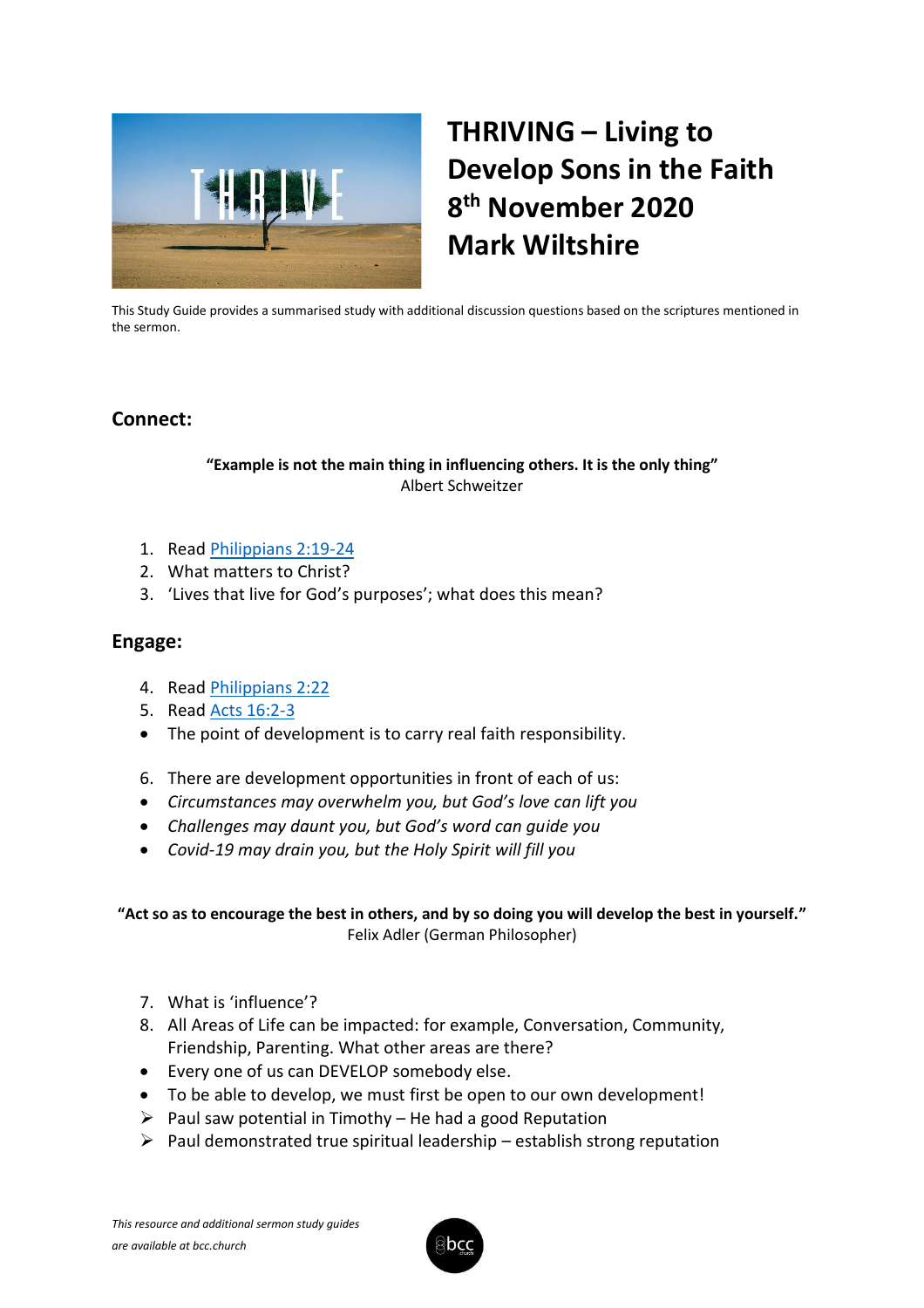- 9. Read [Proverbs 22:1](https://www.biblegateway.com/passage/?search=Proverbs+22%3A1&version=KJV)
- 10. Read [Acts 14:19-20](https://www.biblegateway.com/passage/?search=Acts+14%3A19-20&version=KJV)
- 11. The key components in Paul's life:
- Courage
- Character
- Conviction
- 12. Ask yourself, how can I develop in order to influence people well? Take a moment to really think about this. Write it down so you can keep coming back to your answer.
- 13. Here are some ways you can develop yourself in order to influence people well:
- Grow in genuine Faith (truly believe in Christ His word and works)
- Complain Less (don't make excuses, or blame others for my situation)
- Listen More (Prayer, trusted spiritual leadership)
- Align myself (BCC DARING values are a strong platform)
- Build trust by being trustworthy

**"Your greatest accomplishment may not be something you do but someone you raise."** Andy Stanley

# **Framework:**

14. Read [2 Timothy 2:2](https://www.biblegateway.com/passage/?search=2+Timothy+2%3A2&version=KJV)

- Every one of us has the ability to motivate another person. But we need to be willing to look… Even in Lockdown.
- 15. Where are your current opportunities for connection inside the church?
- 16. Where are your current opportunities for connection outside the church?
- 17. Here are some practical opportunities to leverage:
- Bring someone to Alpha
- Lead someone through Essentials 1-1
- Work with BCC life groups
- BCC academy initiatives
- 18. Read [John 3:22](https://www.biblegateway.com/passage/?search=John+3%3A22&version=KJV)
- 19. Paul apprenticed Timothy the same way that Jesus did. We can influence through momentary reactions, or on a meaningful journey. Society increasingly expects instant responses, but kingdom journeys usually take much longer.
- 20. Where were you last year and where will you be in 12 months?

**"The trouble with most people is that they will work their hardest and their best at the things they like doing, and will do practically nothing to do the things they do not like doing…"** William Petersen (The Discipling of Timothy, Page 88)

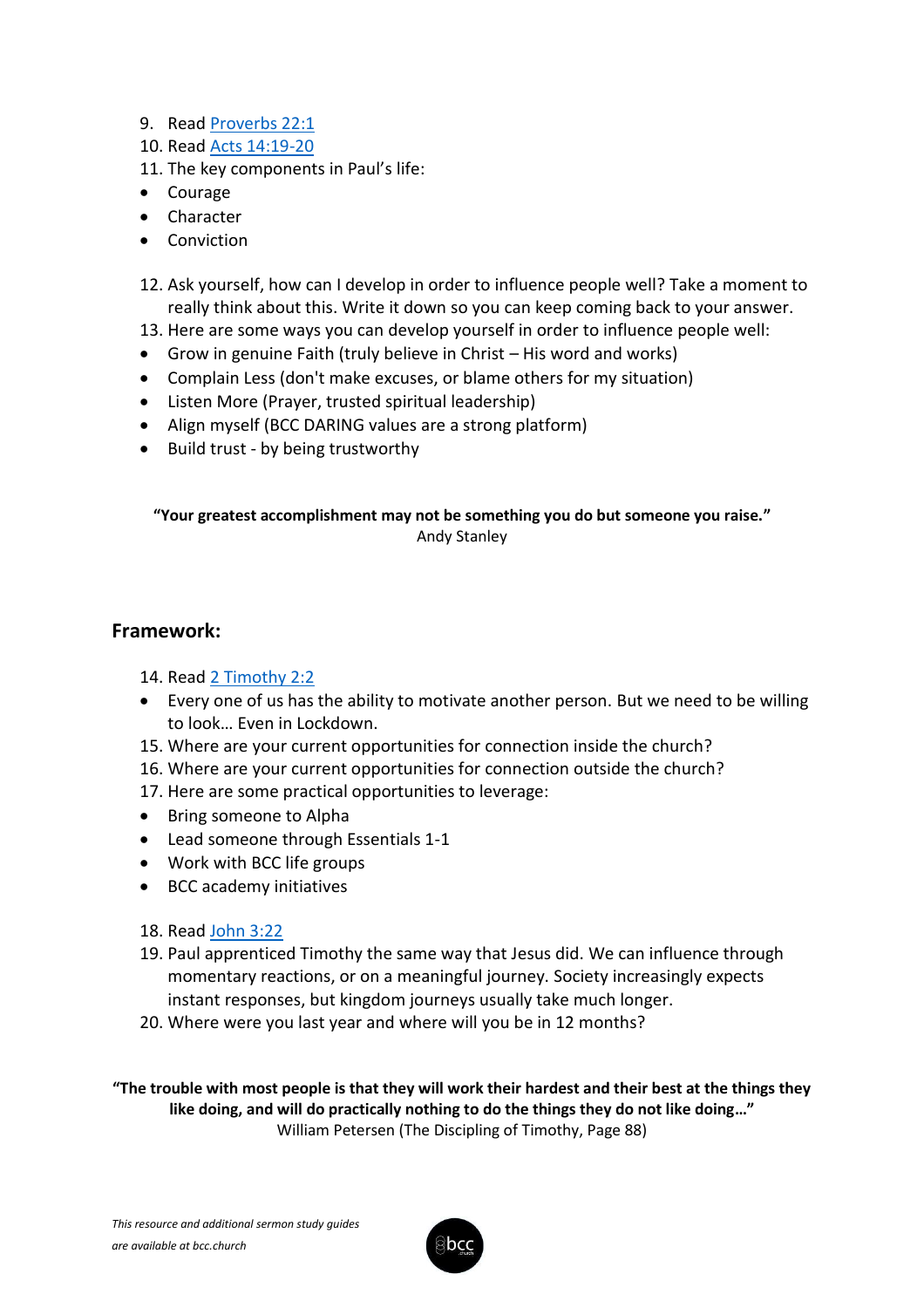#### **"But you know how Timothy has proved himself."**

Philippians 2:22

- 21. How are we proved (throughout life and testing times)?
- 22. Read [1 Corinthians 4:17](https://www.biblegateway.com/passage/?search=1+Corinthians+4%3A17&version=KJV)
- 23. The steps of Timothy's experience with Paul:
- Parent: What did this look like?
- Partner: What did this look like?
- Pioneer: What did this look like?

#### **"When trust is built capacity can increase"** Mark Wiltshire

- 24. What difference did Timothy make?
- 25. Now let's take a look at Paul's TRUST in Timothy

#### **26. 6 Letters 'from' Timothy (NLT references):**

- **Phil 1:1** This letter is from Paul and Timothy, slaves of Christ Jesus.
- **Col 1:1** This letter is from Paul… and from our brother Timothy.
- **1 Thes 1:1** This letter is from Paul, Silas, and Timothy.
- **2 Thes 1:1** This letter is from Paul, Silas, and Timothy.
- **Philemon 1:1** This letter is from Paul… and from our brother Timothy. I am writing to Philemon, our beloved co-worker.
- **2 Cor 1:1** This letter is from Paul, chosen by the will of God to be an apostle of Christ Jesus, and from our brother Timothy.

#### **27. 2 Letters written 'to' Timothy:**

- **1Tim** 1:1 This letter is from Paul, ... I am writing to Timothy,
- **2Tim** 1:2 I am writing to Timothy, my dear son.
- 28. Timothy was a Pastor at Ephesus. What challenges did he face?
- **29. 3 letters 'Refer' to Timothy:**
- **Rom. 16:21** Timothy, my fellow worker, sends you his greetings,
- **1Cor 4:17** That's why I have sent Timothy, my beloved and faithful child in the Lord. He will remind you of how I follow Christ Jesus, just as I teach in all the churches wherever I go.
- **Hebrews 13:23** I want you to know that our brother Timothy has been released from jail.

# **Conclusion:**

30. How does God Help us to Develop Sons?

- **HE Strengthens Me** (personally) Disciplines, Devotion (*prayer*…)
- **HE Brings Opportunity** Friendship with Intention life/word